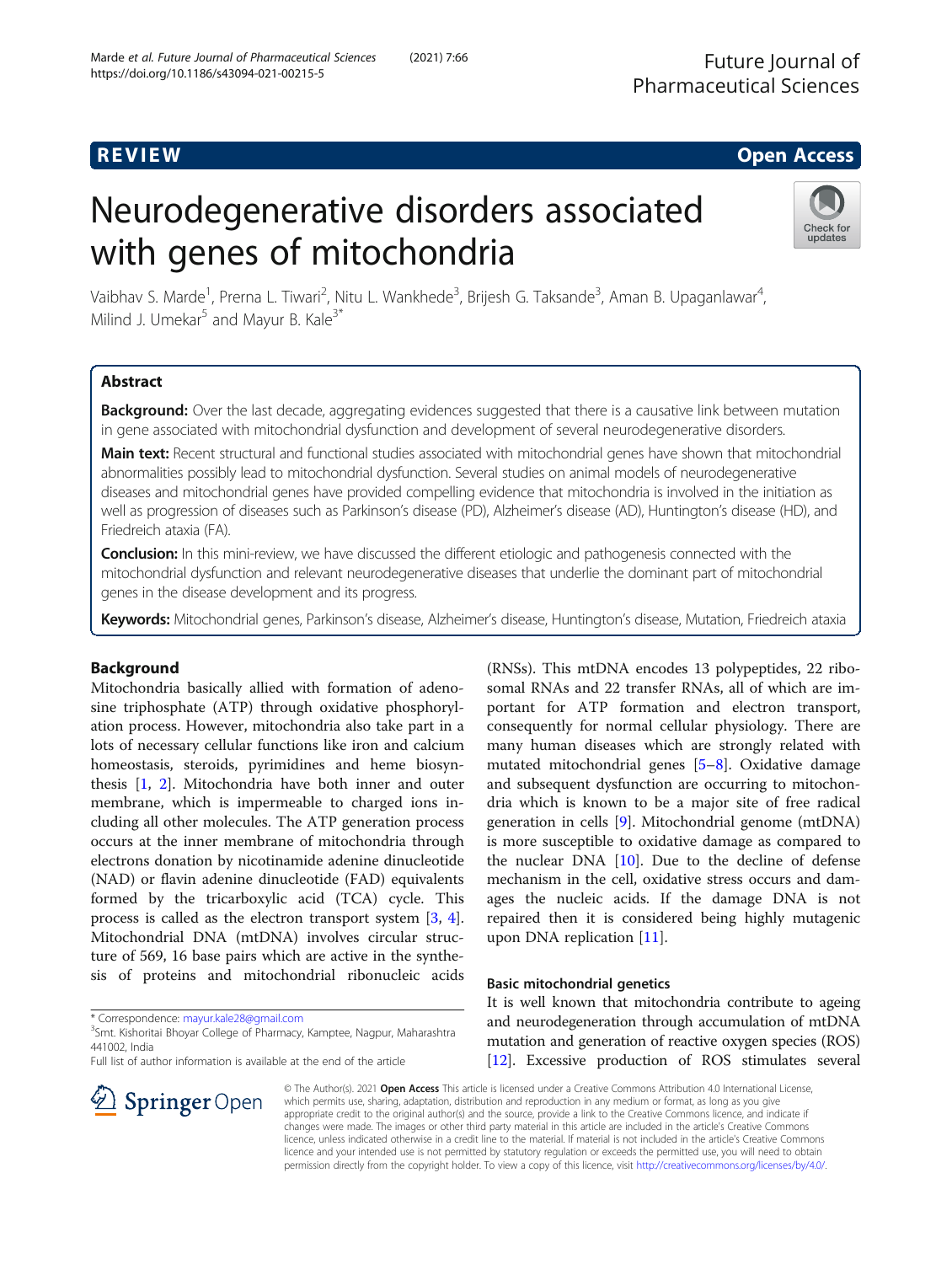<span id="page-1-0"></span>signaling molecule that governs the endogenous mitochondrial apoptotic pathway. Similarly, mtDNA dysfunction can be induced by many signaling molecule that are regulated by nuclear gene and intrinsic factors involved in mitochondrial metabolism. Thus, it is speculated that mtDNA is directly linked with nuclear signaling pathway and thus, can be influence ageing process and associated neurodegeneration [\[13](#page-5-0), [14](#page-5-0)]. In view of this background, this review summarizes some possible pathophysiology of mitochondrial dysfunction associated with mutation in genes, as a cause of Parkinson's disease (PD), Alzheimer's disease (AD), Friedreich's ataxia (FRDA), and Huntington's disease (HD).

#### Main text

#### Mitochondrial genes in major neurodegenerative disorders

#### Parkinson's disease (PD)

Parkinson's disease is one of the progressive and most common neurodegenerative diseases characterized by some common clinical features such as bradykinesia, rigidity, tremor, and some non-motor symptoms such as depression, apathy, and sleep disorders [\[15](#page-5-0)]. Recently, several reports demonstrated the involvement of mitochondrial genes in the pathogenesis of PD.

#### Synuclein alpha (SNCA)

SNCA encodes for α-Synuclein  $(α-Syn)$ , a small polypeptide consisting of 140 amino acids. Even though its role is not discovered, it has been observed that it mediates the release of neurotransmitter at the presynaptic terminals and interact with membranes of organelles, including mitochondria. Interestingly,  $\alpha$ -Syn has shown influence on structure of mitochondria and its function [[16\]](#page-5-0). Initially,  $\alpha$ -Syn was associated with PD as important component of Lewy bodies [\[17\]](#page-5-0). Elevated levels of wildtype (WT) α-Syn to a larger extent, leads to PD-associated mutations such as E46K, H50Q, and A53T which induces in vivo and in vitro mitochondrial fragmentation and reactive oxygen species (ROS) formation. Further,  $\alpha$ -Syn is confined to mitochondria-associated membranes (MAM), a special structure which forms an interface between the mitochondria-endoplasmic reticulum (ER) is important for the regulation of apoptosis and  $Ca^{2+}$  signaling. Mutant α-Syn was found to decrease binding to MAM and elevation in mitochondrial fragmentation, suggesting a role for α-Syn in mitochondrial morphology regulation [\[18](#page-5-0), [19](#page-5-0)]. Mutant α-Syn was reported as reason of separation of mitochondria and ER at MAM, which impairs  $Ca^{2+}$  exchange and reduces ATP formation in mitochondria [[20](#page-5-0)]. Additionally, a recent study has been reported that  $\alpha$ -Syn also affects mitochondrial biogenesis through peroxisome proliferator-activated receptor gamma coactivator 1-α (PGC1 $\alpha$ ) [[21\]](#page-5-0). Accordingly, treatment of dopaminergic

neurons containing A53T with mitochondrial toxins such as S-nitrosylation of transcription factor myocyte-specific enhancer factor 2C (MEF2C), leads to reduced mitochondrial biogenesis through down regulation of  $PGC1α$  [[22](#page-5-0)]. α-synuclein aggregation is a pathological characteristic common to PD, as well as other neurodegenerative diseases, such as dementia with Lewy bodies (DLB), and multiple system atrophy (MSA) which are collectively called "α-synucleinopathies" [\[22\]](#page-5-0).

#### Leucine rich repeat kinase 2 (LRRK2)

In humans, LRRK2 gene encodes leucine rich repeat kinase 2 (LRRK2) which is also called as dardarin and PARK8 is a kinase enzyme [\[23](#page-5-0), [24\]](#page-5-0). Mutation in LRRK2 causes penetrant autosomal dominant type of PD and it is the most common cause of familial PD. Basically, LRRK2 is a type of protein kinase that is multifunctional and LRRK2 mutants exerts their pathogenic action by elevating kinase activity. The mutant LRRK2 may contribute in elevating the mitochondrial toxins, ROS production and defects in mitochondrial dynamics as shown in Fig. 1 [[22,](#page-5-0) [25\]](#page-5-0). In addition to this, a common heterozygous mutation, 2877510G→A leads to idiopathic PD. This heterozygous mutation leads to formation of glycine to serine amino acid substitution at codon 2019 (Gly2019Ser) [\[22\]](#page-5-0).

#### Vacuolar protein sorting-associated protein 35 (VPS35)

The relation between VPS35 and PD was observed first in European PD cohorts with history of an autosomal dominant inheritance [[26](#page-5-0)–[28](#page-5-0)]. The key role of VPS35 in

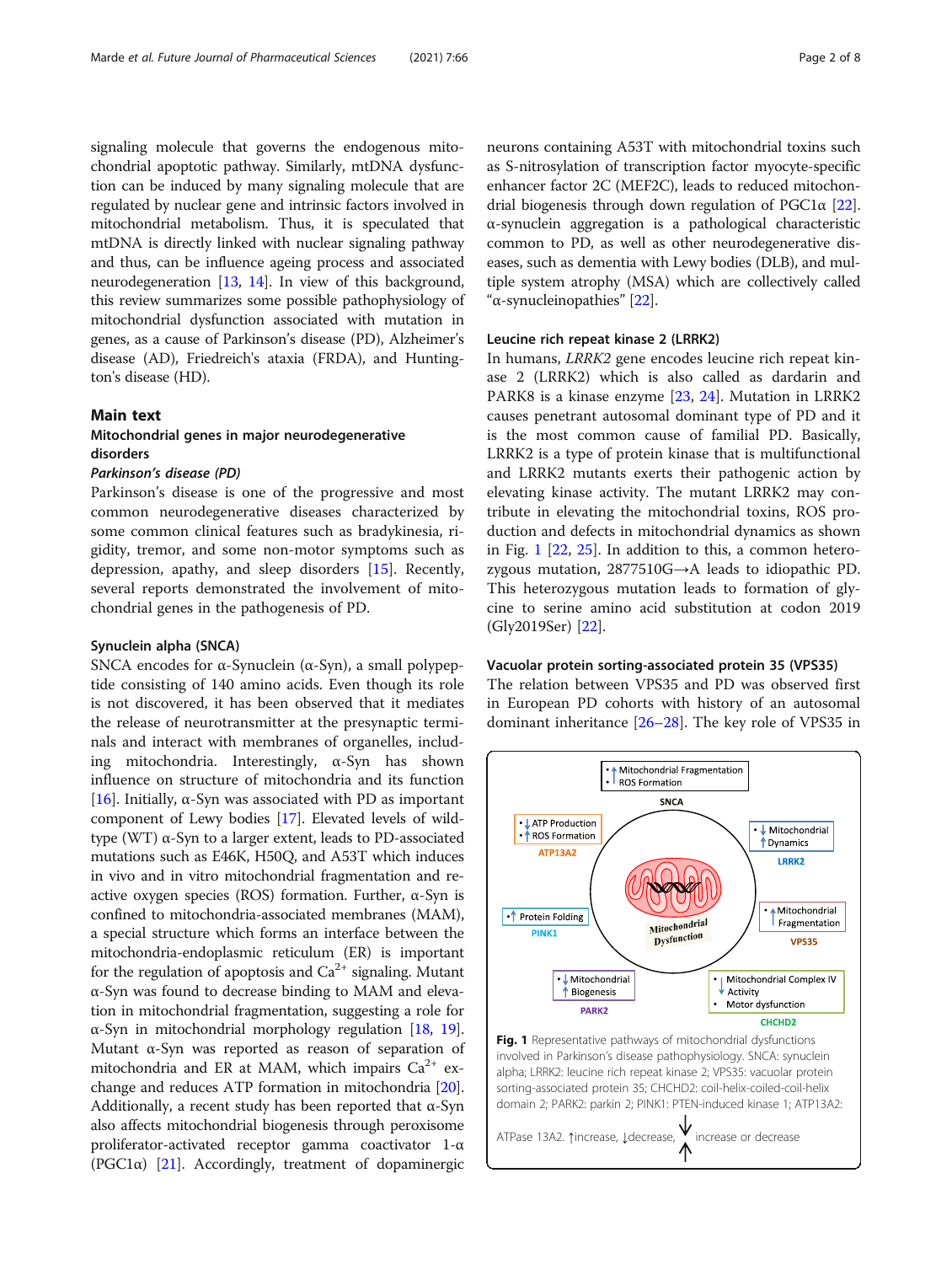mitochondria is the mitochondrial dynamics regulation through interaction with mitochondrial fusion/fission proteins. Multiple studies have been reported that mutation in VPS35 can trigger mitochondrial fragmentation, which leads to neurodegeneration [\[29,](#page-5-0) [30](#page-5-0)]. Apart from this, it was reported that increased interaction of dynamin-like protein (DLP) 1 with VPS35 mutant, supports change of the mitochondrial DLP1 complexes through the mitochondria-derived vesicle–dependent trafficking of various complexes to lysosomes for degradation. Interestingly, oxidative stress elevates the VPS35- DLP1 interaction, which also observed to be raises in the sporadic PD patients [[30\]](#page-5-0).

#### Coiled-coil-helix-coiled-coil-helix domain 2 (CHCHD2)

Recently, it has been reported that CHCHD2 mutation causes late-onset, autosomal dominant PD in three Japanese families [\[31](#page-5-0)]. Mitochondrial inter-membrane space protein CHCHD2 shows functions in the nucleus and mitochondria. In normal conditions, CHCHD2 is bound to mitochondrial complex IV and mutation of CHCHD2 has shown decreased mitochondrial complex IV activity, which results into mitochondrial fragmentation and increases in ROS production [\[32](#page-5-0), [33\]](#page-5-0). Interestingly, CHCHD2 was found that it translocates in the nucleus and act as a transcription factor under stress conditions. Furthermore, several models expressing mutants associated PD also shown biochemical and structural mitochondrial abnormalities leading to motor dysfunction and dopaminergic neurodegeneration. The mutant CHCHD2 leads to impairment of mitochondrial function which results into the progression of PD [\[34\]](#page-5-0).

#### Parkin protein gene (PARK2)

Parkin protein in humans is encoded by the PARK2 gene. Mutations in PARK2 gene cause Parkinson's disease, especially autosomal recessive juvenile Parkinson's disease. Parkin is a cytosolic E3 ubiquitin ligase. Target proteins for proteasomal degradation are ubiquitinated by Parkin [\[35](#page-5-0), [36](#page-5-0)]. Parkin plays key role in maintaining healthy mitochondria by regulating their biogenesis and degradation through mitophagy [\[36](#page-5-0)]. The removal of damaged mitochondria from the healthy mitochondrial pool and allows their degradation through the autophagylysosomal pathway by the process of mitophagy. Parkin is also known to regulate the functional mitochondrial pol by mitochondrial biogenesis regulation [[37\]](#page-5-0). In normal condition, it interposes the degradation of parkin interaction substrate (PARIS), leading to transcriptional activation of nuclear translocation of PGC1α and mitochondriaassociated genes [\[38\]](#page-5-0). Accordingly, loss in Parkin function facilitates PARIS to accumulate and supress mitochondrial biogenesis, which results in mitochondrial functional defects.

#### PTEN-induced kinase 1 (PINK1)

Mutations in PINK1 is very known common causes of the autosomal recessive early-onset PD. PINK1, which plays an important role in balancing mitochondrial homeostasis, impairs several aspects of mitochondrial biology, including morphology, degradation, and trafficking [[39](#page-5-0)–[41\]](#page-5-0). Most widely reported role of PINK1 is in the mitochondria mitophagy, promoting removal of damaged mitochondria by activating and recruiting Parkin [[42\]](#page-6-0). PINK1 activates Parkin by two mechanisms: (1) trans-activation by phosphorylation of ubiquitin at S65 and further binding to Parkin and (2) direct Parkin phosphorylation at S65. Loss of PINK1 leads to wide range of mitochondrial dysfunction in mice, cell models, and Drosophila [\[41\]](#page-5-0). These mainly result into loss of PINK1 mitophagy. Mutant PINK1 protein leads to development of improperly folded proteins in the mitochondria. Mutations in the threonine/serine kinase domain of PINK1 have been found Parkinson's patients [[39,](#page-5-0) [43\]](#page-6-0). There are several studies reported that PINK1 is basically mitochondrial site located and this may show a protective effect on cell that is affected by the mutations, and that leads to increased susceptibility to cellular stress. This suggests a direct relation between the pathogenesis of PD and mitochondria [[39](#page-5-0)].

#### ATPase cation transporting 13A2 (ATP13A2)

An enzyme found in humans, probable cationtransporting ATPase 13A2, mainly involved in the transport of divalent transition metal cations [[44](#page-6-0)]. Mutant ATP13A2 causes Kufor-Rakeb syndrome (KRS). It is an autosomal recessive juvenile-onset PD [\[45](#page-6-0)]. ATP13A2 mitochondrial function was firstly recognized in mitochondrial dysfunction in KRS patient-derived skin fibroblast [\[46\]](#page-6-0). Several studies have been also reported that ATP13A2-deficient models demonstrates mitochondrial dysfunction, decreased ATP production, elevated ROS production, and increased mitochondrial fragmentation as shown in Fig. [1](#page-1-0). Additionally, deregulation of  $\text{Zn}^{2+}$  metabolism leads to lysosomal dysfunction, which further lead to defective mitophagy. This shows that associated pathways is involved in the pathogenesis of PD [[47](#page-6-0), [48\]](#page-6-0).

#### Alzheimer's disease (AD)

Alzheimer disease (AD) is a very common and disabling neurodegenerative disorder which is a form of dementia of the aged  $[49]$  $[49]$  $[49]$ . Its incidence increases along with age and thereby it is a significant public-health concern. In the late stages of AD, severe memory loss is observed and serious neurodegeneration is obvious [[50\]](#page-6-0).

#### Amyloid protein precursor (APP)

Highly conserved and an ancient protein APP is a precursor, produces amyloid beta (Aβ), a polypeptide which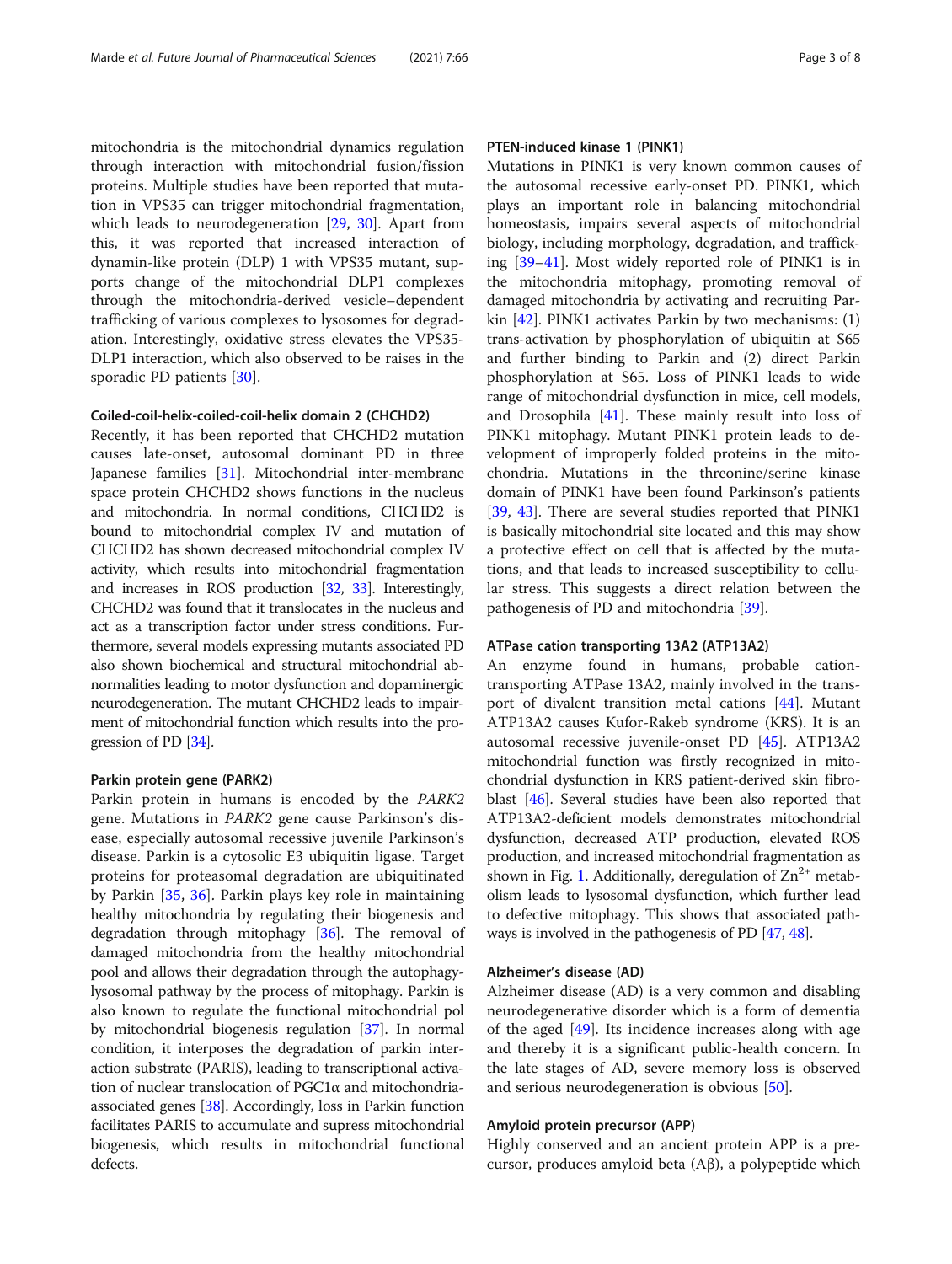contains 37 to 49 [amino acid](https://en.wikipedia.org/wiki/Amino_acid) residues. In the brain of Alzheimer's patient the amyloid fibrillar form of Aβ that is amyloid plaques was observed [\[51](#page-6-0)]. Mutations in APP gene, causes familial susceptibility to Alzheimer's disease. It has been reported that APP duplications or APP mutations located around the β cleavage site leads to the overall increase in production of Aβ species which causes early-onset Alzheimer disease (EOAD) [\[51\]](#page-6-0).

#### Presenilin

Presenilin, a sub-component of γ-secretase, is basically responsible for the APP cutting. A γ-secretase can intercept APP at multiple points within protein, which leads to the formation of Aβ of different lengths in relation with Alzheimer's disease; 40 and 42 amino acids long [[52,](#page-6-0) [53\]](#page-6-0). It has been reported that  $A\beta$  42 have more chances to form plaques in the brain than Aβ 40. Mutant presenilin leads to an elevation in the ratio of Aβ 42 production as compared to Aβ 40. This mutation also results into a decrease in amyloid precursor proteinderived amyloid β-peptide generation  $[54]$  $[54]$ . The loss in presenilin function causes an incomplete degradation of the amyloid β-peptide which contributes to an increased vulnerability of the brain, and therefore became a cause EOAD [\[55\]](#page-6-0).

#### Avall<sup>16390</sup>

The human mitochondrial genome contains AvaII in a non-coding region. The frequency of AvaII<sup>16390</sup> in the Alzheimer's brain was investigated [\[50](#page-6-0)]. The DNA sequence analysis of the AvaII $16390$  has been shown that the major change in the sequence was a C to T transition mutation at position 5 of the AvaII site [\[56](#page-6-0)]. Increase frequency of AvaII $16390$  in the Alzheimer's brain may contribute to the formation of oxidative radicals. Some studies found that no notable relation in between the person age and AvaII<sup>16390</sup> frequency [\[57](#page-6-0)].

#### Cytochrome c oxidase CO1 and CO2

Cytochrome c oxidase (CO) encoded exclusively by two mitochondrial genes, CO1 (subunits I) and CO2 (subunits II). It was found that cytochrome  $c$  oxidase activity decline in peripheral tissue and brain especially in lateonset AD patients [[58](#page-6-0)]. Higher frequency of specific missense mutations in the mitochondrial CO1 and CO2 genes were AD showed the strong association in between the genes and AD. A mutant mitochondrial DNA molecule revealed the decrease in CO activity and elevated production of ROS [[59](#page-6-0)]. It has been reported that a CO defect may directly participate in a cascade of events that result in AD. They again identified that AD mother's asymptomatic child had more number of these mutations than child of AD fathers. These mutations are maternally inherited [[60](#page-6-0)].

#### 16S rRNA

Mitochondrial 16S rRNA alteration in most of the AD patients is considering the possible reason for its involvement in AD but additional studies are required to clarify the possible role of rRNA mutations in pathogenesis. One of the possible roles of genetic mutation is to interfere with the normal tRNA protection activity [\[61\]](#page-6-0).

#### Apolipoprotein E (APO E)

APO E consists of three different isoforms such as apo e2, e3, and e4 which are different at 299 amino acid chain [[62](#page-6-0)]. Presence of APO E e4 allele confers considerable risk for late-onset AD, which may be sporadic or familial [[63\]](#page-6-0). The brain APO E is the principal cholesterol carrier involve in the disease by cholesterol dyshomeostasis [[64\]](#page-6-0). Existing studies suggested that rise in the cholesterol content, increased the risk of developing AD [\[65](#page-6-0)].

#### Huntington's disease (HD)

Huntington's disease (HD) is an untreatable, late-onset, slowly progressive, neurodegenerative disease caused by genetic mutation which leading to an expanded polyglutamine (polyQ) for which no suitable therapy is currently available [\[66,](#page-6-0) [67\]](#page-6-0). HD is identified by ataxia, chorea and dementia  $[68]$  $[68]$ . Another type of peptide having 23 aa known as P42 shows protective action by preventing the polyQ-hHtt aggregation [[69](#page-6-0)]. The neuropathological classification of HD disease involved 5 classes (0–IV). Among all the classes, class-IV is considered to be more severe which shows increase loss of neurons [[70](#page-6-0)].

#### Huntington (Htt) gene

Htt is a 3144 amino acids containing protein having molecular weight about 350 kDa, ever present in the brain as well as peripheral tissues [[71\]](#page-6-0). Htt mostly found in the cell organelles like cytoplasm, along with the mitochondria [[72](#page-6-0)]. The role of Htt protein is not well established but various studies show that it may play a vital role in the development of neurons [\[66](#page-6-0), [73](#page-6-0)]. Huntington protein is an essential for regulating axonal transport of vesicles including brain-derived neurotrophic factor (BDNF) [[74\]](#page-6-0).

#### Mitochondrial structural genes (Drp1, Fis1, Mfn1, Mfn2 and Opa1)

Different forces like fission and fusion are responsible for changing morphology of mitochondria [[75\]](#page-6-0). Various mitochondrial structural genes are also known as shaping proteins because which are responsible for maintaining the proper morphology of mitochondria [\[76](#page-6-0)]. Free radical in mitochondria activates the Dynamin-related protein 1 (Drp1) and mitochondrial fission 1 (Fis1) protein which are responsible for the mitochondrial fission.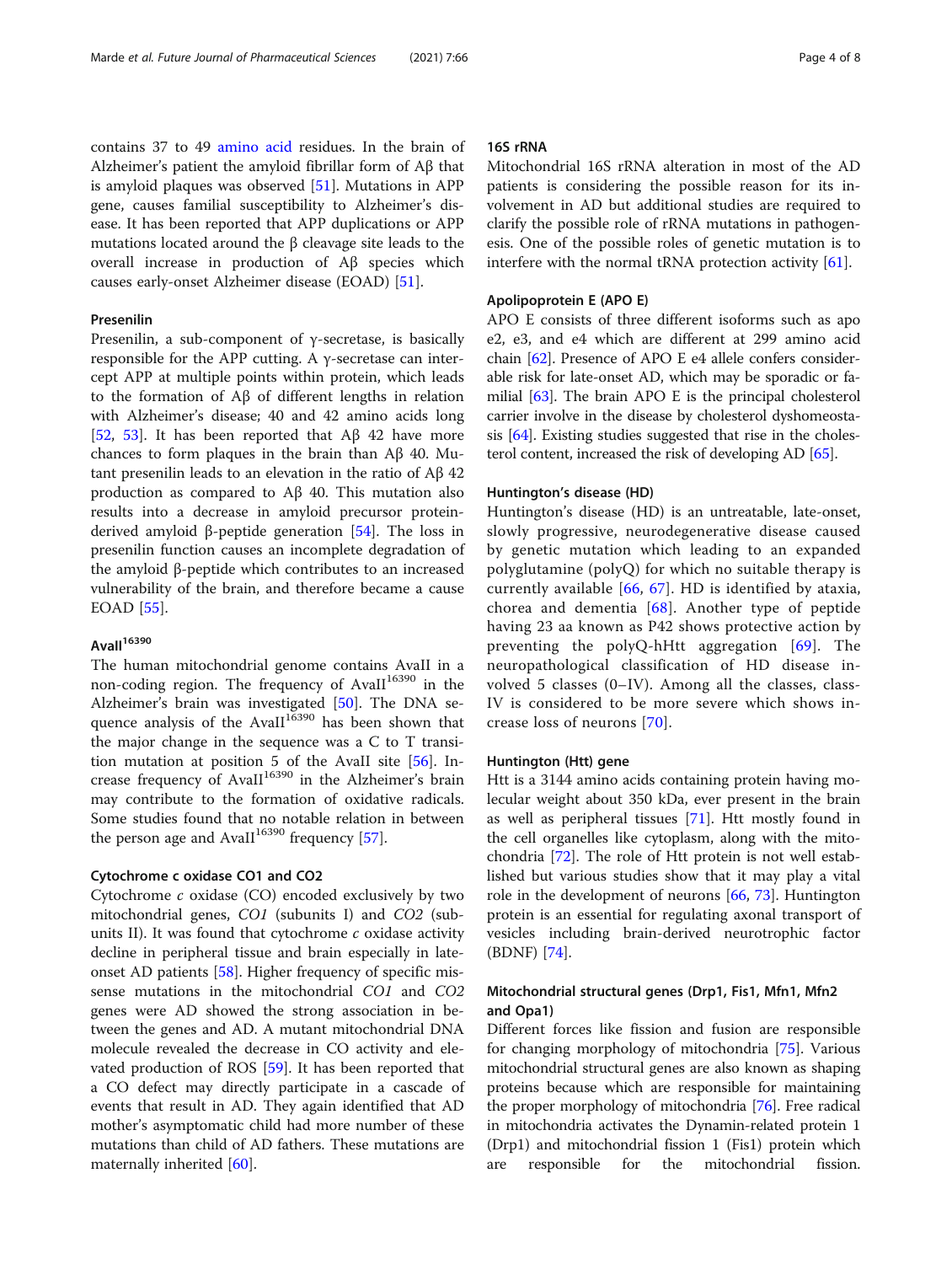Table 1 Neurodegenerative disorders associated genes

|                  | Sr. no. Neurodegenerative disorders Associated genes |                                |
|------------------|------------------------------------------------------|--------------------------------|
| 1.               | Parkinson's disease                                  | <b>SNCA</b>                    |
|                  |                                                      | LRRK <sub>2</sub>              |
|                  |                                                      | VPS35                          |
|                  |                                                      | CHCHD <sub>2</sub>             |
|                  |                                                      | Parkin                         |
|                  |                                                      | PINK1                          |
|                  |                                                      | ATP13A2                        |
| $\mathfrak{D}$ . | Alzheimer's disease                                  | APP                            |
|                  |                                                      | Presenilin                     |
|                  |                                                      | Avall <sup>16390</sup>         |
|                  |                                                      | Cytochrome C Oxidase           |
|                  |                                                      | 16S rRNA                       |
|                  |                                                      | Apolipoprotein E               |
| 3.               | Huntington's disease                                 | <b>Htt Gene</b>                |
|                  |                                                      | Mitochondrial Structural Genes |
| 4.               | Friedreich's ataxia                                  | Frataxin                       |

α-Syn α-synuclein, LRRK2 leucine rich repeat kinase 2, VPS35 vacuolar protein sorting-associated protein 35, CHCHD2 coil-helix-coiled-coil-helix domain 2, PARK2 Parkin 2, PINK1 PTEN-induced kinase 1, ATP13A2 ATPase 13A2, APP amyloid protein precursor, rRNA ribosomal ribonucleic acid, APOE apolipoprotein E, Htt Huntington

Mitochondrial fusion proteins are Mfn1 (mitofusin 1), Mfn2 (mitofusin 2), and Opa1 (optric atrophy 1) which are the GTPase proteins [\[77\]](#page-6-0). Increase expression of fission proteins as well as decreased expression of fusion proteins may be the reason for change in mitochondrial dynamics which leads to neuronal damage in HD brain [[78](#page-6-0)].

#### Friedreich's ataxia (FA)

The neurodegenerative disorder Friedreich's ataxia (FRDA) is an adolescent autosomal recessive disorder caused by mutations in frataxin, a mitochondrial protein whose function remains controversial [\[79\]](#page-6-0). It is a prevalence of approximately 1 in 50,000. Dysarthria, progressive ataxia, skeletal deformities, pyramidal features, hypertrophic cardiomyopathy, and hyporefexia are the major clinical sign of the FA [\[80\]](#page-6-0). Some established reports shows that mitochondrial enzymes such as pyruvate glutamate dehydrogenase, α-ketoglutarate dehydrogenase, and dehydrogenase activities are decreased in FA cells [\[81](#page-6-0)–[83\]](#page-6-0).

#### Frataxin

Friedreich's ataxia is caused due the mutation of a 210 amino acid protein called frataxin [\[84](#page-6-0)]. Although the exact role is not fully understood, it may be vital for the proper functioning of mitochondria. The main cause involves the tri-nucleotide GAA repeat expansion within the intron of the frataxin gene [[85\]](#page-6-0). The increase iron content has been reported in mitochondria suggesting that frataxin plays a major role in transportation of the iron [\[86](#page-6-0)]. Mutated frataxin result into the aconatse and mitochondrial Fe-S (iron-sulfur) respiratory enzyme deficiency in FA [[87\]](#page-7-0).

#### Conclusion

There are several reported factors which cause neurodegenerative disorders such as PD, AD, HD, and FRDA. Among all these, mitochondrial dysfunction plays an important role in the etiology and pathogenesis of these disorders. Hence, this article is mainly focusing on the causality relationship between gene-associated mitochondrial dysfunction which leads to development of neurodegenerative disorders as shown in Table 1. The additional studies are needed to clarify the possible pathogenic role of mtDNA mutations. Rapid advances in these types of knowledge have created an unmatched and great opportunity towards the study of mitochondrial dysfunction in neurodegenerative disorders. This also creates an opportunity for the research and development of drugs or therapies which targets mitochondrial genes, whose mutation leads to the generation of neurodegenerative disorders.

#### Abbreviations

ATP: Adenosine triphosphate; NAD: Nicotinamide adenine dinucleotide; FAD: Flavin adenine dinucleotide; TCA: Tricarboxylic acid; RNAs: Ribonucleic acids; PD: Parkinson's disease; AD: Alzheimer's disease; HD: Huntington's disease; FRDA: Friedreich's ataxia; α-Syn: α-synuclein; WT: Wild type; ROS: Reactive oxygen species; MAM: Mitochondria-associated membranes; ER: Endoplasmic reticulum; MSA : Multiple system atrophy; DLB : Dementia with Lewy bodies; DLP: Dynamin-like protein; PGC1α: Proliferator-activated receptor gamma coactivator 1-α; MEF2C: Myocyte-specific enhancer factor 2C; LRRK2: Leucine rich repeat kinase 2; VPS35: Vacuolar protein sortingassociated protein 35; CHCHD2: Coil-helix-coiled-coil-helix domain 2; PARK2: Parkin 2; PARIS: Parkin interaction substrate; PINK1: PTEN-induced kinase 1; ATP13A2: ATPase 13A2; APP: Amyloid protein precursor; Aβ: Amyloid beta; CO: Cytochrome c oxidase; rRNA: Ribosomal ribonucleic acid; APOE: Apolipoprotein E; PolyO: Polyglutamine; Htt : Huntington; Drp1: Dynamin-related protein 1; Fis1: Fission 1; Mfn1: Mitofusin 1; Opa1: Optric atrophy 1; Tomm40 : Translocase of outer membrane 40; CypD: Cyclophilin D; GAA: Guanine-adenine-adenine

#### Acknowledgements

Not applicable

#### Authors' contributions

VM contributed in preparation primary content. He performed extensive literature survey and compile the content. NW contributed in preparation of figures and table. PT contributed in checking of manuscript and correction of grammatical mistake. MU contributed in preparation of figure. AU contributed in finalization of manuscript and in its correction. MK contributed in finalization of content, preparation of concrete manuscript, and in schematic presentation of content. BT contributed in checking of manuscript and correction of grammatical mistake. All authors have read and approved the final manuscript.

#### Funding

Not applicable

Availability of data and materials Not applicable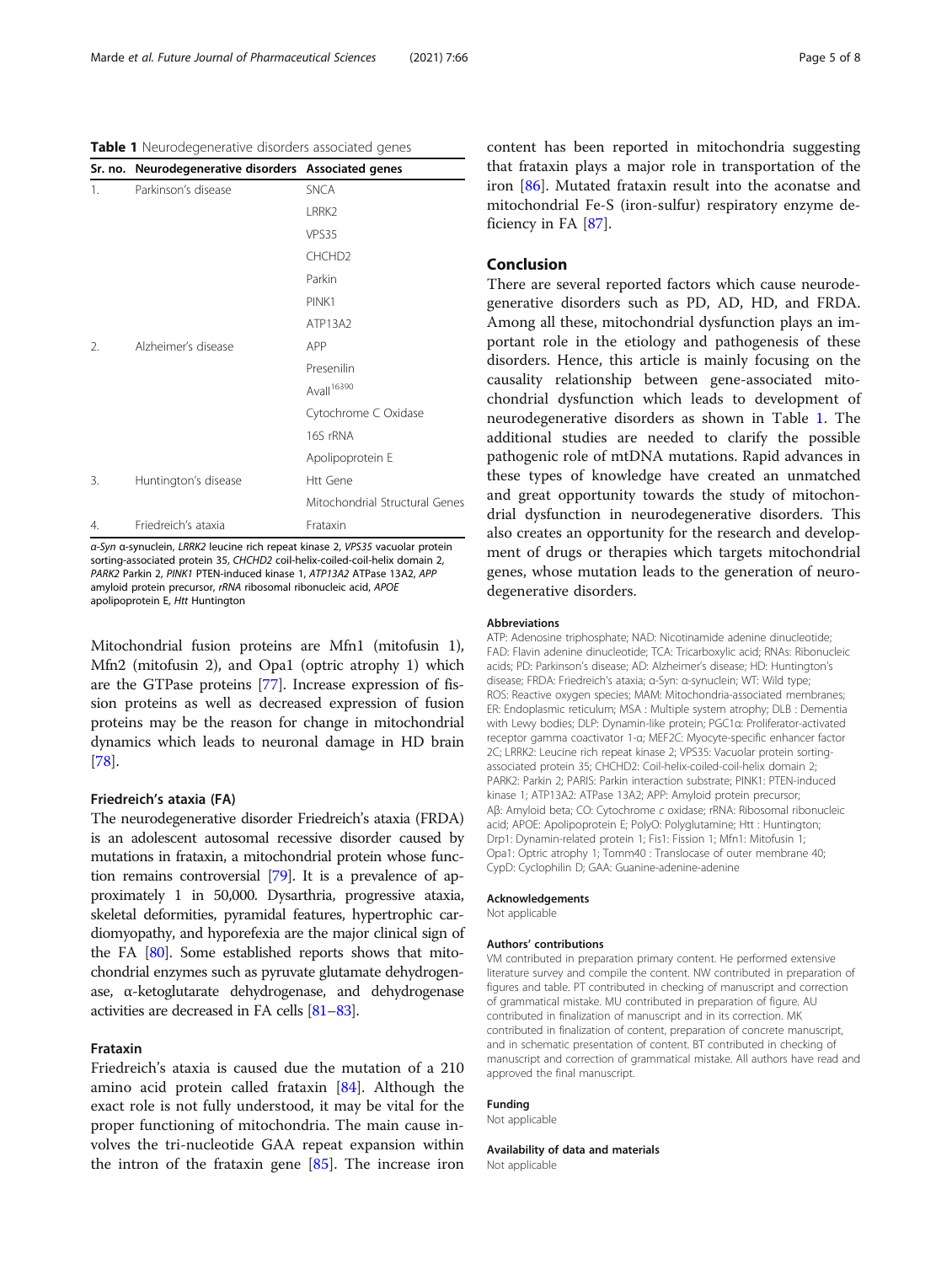#### <span id="page-5-0"></span>**Declarations**

Ethics approval and consent to participate Not applicable

#### Consent for publication

Not applicable

#### Competing interests

The authors declare that they have no competing interests.

#### Author details

<sup>1</sup>National Institute of Pharmaceutical Education and Research, Hyderabad, Telangana 500037, India. <sup>2</sup>Springer Nature Technology and Publishing Solutions (SNTPS), Pune, India. <sup>3</sup>Smt. Kishoritai Bhoyar College of Pharmacy, Kamptee, Nagpur, Maharashtra 441002, India. <sup>4</sup>SNJB's Shriman Sureshdada Jain College of Pharmacy, Nemi Nagar, Chandwad, Nashik 423101, India. <sup>5</sup>Smt. Kishoritai Bhoyar College of Pharmacy, Kamptee, Nagpur, Maharashtra 441002, India.

# Received: 15 September 2020 Accepted: 23 February 2021

#### References

- 1. Lin MT, Beal MF (2006) Mitochondrial dysfunction and oxidative stress in neurodegenerative diseases. Nature 443(7113):787–795
- Beal MF (1995) Aging, energy, and oxidative stress in neurodegenerative diseases. Ann Neurol 38(3):357–366
- 3. DiMauro S, Schon EA (2003) Mitochondrial respiratory-chain diseases. N Engl J Med 348(26):2656–2668
- 4. Mao P, Reddy PH (2010) Is multiple sclerosis a mitochondrial disease. Biochim Biophys Acta 1802(1):66–79
- 5. Chomyn AA (2003) G MtDNA mutations in aging and apoptosis. Biochem Biophys Res Commun 304(3):519–529
- 6. Wallace DC, Ruiz-Pesini E, Mishmar D (2003) mtDNA variation, climatic adaptation, degenerative diseases, and longevity. Cold Spring Harb Symp Quant Biol 68:471–478
- 7. McKenzie M, Liolitsa D, Hanna MG (2004) Mitochondrial disease: mutations and mechanisms. Neurochem Res 29(3):589–600
- 8. Aruoma OI, Kaur H, Halliwell B (1997) Oxygen free radicals and human diseases. J R Soc Health 111:172–177
- 9. Sullivan PG, Brown MR (2005) Mitochondrial aging and dysfunction in Alzheimer's disease. Prog Neuropsychopharmacol 29(3):407–410
- 10. Grazina M, Pratas J, Silva F, Oliveira S, Santana I, Oliveira C (2006) Genetic basis of Alzheimer's dementia: role of mtDNA mutations. Genes Brain Behav 5:92–107
- 11. Zhu X, Smith MA, Perry G, Aliev G (2004) Mitochondrial failures in Alzheimer's disease. Am J Alzheimers Dis Other Demen 19(6):345–352
- 12. Cha MY, Kim DK, Mook-Jung I (2015) The role of mitochondrial DNA mutation on neurodegenerative diseases. Exp Mol Med 47(3):e150–e150
- 13. Keogh MJ, Chinnery PF (2015) Mitochondrial DNA mutations in neurodegeneration. Biochimica et Biophysica Acta (BBA)-Bioenerg 1847(11): 1401–1411
- 14. Zhunina OA, Yabbarov NG, Grechko AV, Yet SF, Sobenin IA, Orekhov AN (2020) Neurodegenerative diseases associated with mitochondrial DNA mutations. Curr Pharm Des 26(1):103–109
- 15. Chaudhuri KR, Schapira AH (2009) Non-motor symptoms of Parkinson's disease: dopaminergic pathophysiology and treatment. Lancet Neurol 8(5): 464–474
- 16. Mullin S, Schapira A (2003) Alpha-Synuclein and mitochondrial dysfunction in Parkinson's disease. Mol Neurobiol 47(2):587–597
- 17. Polymeropoulos MH, Lavedan C, Leroy E, Ide SE, Dehejia A, Dutra A, Pike B, Root H, Rubenstein J, Boyer R, Stenroos ES (1997) Mutation in the αsynuclein gene identified in families with Parkinson's disease. Science 276(5321):2045–2047
- 18. Kiely AP, Asi YT, Kara E, Limousin P, Ling H, Lewis P, Proukakis C, Quinn N, Lees AJ, Hardy J, Revesz T (2013) α-Synucleinopathy associated with G51D SNCA mutation: a link between Parkinson's disease and multiple system atrophy? Acta Neuropathol 125(5):753–769
- 19. Ryan BJ, Hoek S, Fon EA (2015) Wade-Martins R mitochondrial dysfunction and mitophagy in Parkinson's: from familial to sporadic disease. Trends Biochem Sci 40(4):200–210
- 20. Guardia-Laguarta C, Area-Gomez E, Rüb C, Liu Y, Magrané J, Becker D, Voos W, Schon EA, Przedborski S (2014) α-Synuclein is localized to mitochondriaassociated ER membranes. J Neurosci 34(1):249–259
- 21. Paillusson S, Gomez-Suaga P, Stoica R, Little D, Gissen P, Devine MJ, Noble W, Hanger DP, Miller CC (2017) α-Synuclein binds to the ER–mitochondria tethering protein VAPB to disrupt  $Ca^{2+}$  homeostasis and mitochondrial ATP production. Acta Neuropathol 134(1):129–149
- 22. Zimprich A, Biskup S, Leitner P, Lichtner P, Farrer M, Lincoln S, Kachergus J, Hulihan M, Uitti RJ, Calne DB, Stoessl AJ (2004) Mutations in LRRK2 cause autosomal-dominant parkinsonism with pleomorphic pathology. Neuron 44(4):601–607
- 23. Lill CM (2016) Genetics of Parkinson's disease. Mol Cell Probes 30(6):386–396
- 24. Ryan BJ, Hoek S, Fon EA, Wade-Martins R (2015) Mitochondrial dysfunction and mitophagy in Parkinson's: from familial to sporadic disease. Trends Biochem Sci 40(4):200–210
- 25. Santos D, Esteves AR, Silva DF, Januario C, Cardoso SM (2015) The impact of mitochondrial fusion and fission modulation in sporadic Parkinson's disease. Mol Neurobiol 52(1):573–586
- 26. Papkovskaia TD, Chau KY, Inesta-Vaquera F, Papkovsky DB, Healy DG, Nishio K, Staddon J, Duchen MR, Hardy J, Schapira AH, Cooper JM (2012) G2019S leucine-rich repeat kinase 2 causes uncoupling protein-mediated mitochondrial depolarization. Hum Mol Genet 21(19):4201–4213
- 27. Zimprich A, Benet-Pagès A, Struhal W, Graf E, Eck SH, Offman MN, Haubenberger D, Spielberger S, Schulte EC, Lichtner P, Rossle SC (2011) A mutation in VPS35, encoding a subunit of the retromer complex, causes late-onset Parkinson disease. Am J Hum Genet 89(1):168–175
- 28. Small SA, Petsko GA (2015) Retromer in Alzheimer disease, Parkinson disease and other neurological disorders. Nat Rev Neurosci 16(3):126–132
- 29. Tang FL, Liu W, Hu JX, Erion JR, Ye J, Mei L, Xiong WC (2015) VPS35 deficiency or mutation causes dopaminergic neuronal loss by impairing mitochondrial fusion and function. Cell Rep 12(10):1631–1643
- 30. Wang W, Wang X, Fujioka H, Hoppel C, Whone AL, Caldwell MA, Cullen PJ, Liu J, Zhu X (2016) Parkinson's disease–associated mutant VPS35 causes mitochondrial dysfunction by recycling DLP1 complexes. Nat Med 22(1):54– 63
- 31. Funayama M, Ohe K, Amo T, Furuya N, Yamaguchi J, Saiki S, Li Y, Ogaki K, Ando M, Yoshino H, Tomiyama H (2015) CHCHD2 mutations in autosomal dominant late-onset Parkinson's disease: a genome-wide linkage and sequencing study. Lancet Neurol 14(3):274–282
- 32. Aras S, Bai M, Lee I, Springett R, Huttemann M, Grossman LI (2015) MNRR1 (formerly CHCHD2) is a bi-organellar regulator of mitochondrial metabolism. Mitochondrion 20:43–51
- 33. Meng H, Yamashita C, Shiba-Fukushima K, Inoshita T, Funayama M, Sato S, Hatta T, Natsume T, Umitsu M, Takagi J, Imai Y (2017) Loss of Parkinson's disease-associated protein CHCHD2 affects mitochondrial crista structure and destabilizes cytochrome c. Nat Commun 8(1):1–18
- 34. Tio M, Wen R, Lim YL, Zukifli ZHB, Xie S, Ho P, Zhou Z, Koh TW, Zhao Y, Tan EK (2017) Varied pathological and therapeutic response effects associated with CHCHD2 mutant and risk variants. Hum Mutat 38(8):978–987
- 35. Kitada T, Asakawa S, Hattori N, Matsumine H, Yamamura Y, Minoshima S, Yokochi M, Mizuno Y, Shimizu N (1998) Mutations in the parkin gene cause autosomal recessive juvenile parkinsonism. Nature 392(6676):605–608
- 36. Von Coelln R, Dawson VL, Dawson TM (2004) Parkin-associated Parkinson's disease. Cell Tissue Res 318(1):175–184
- 37. Scarffe LA, Stevens DA, Dawson VL, Dawson TM (2014) Parkin and PINK1: much more than mitophagy. Trends Neurosci 37(6):315–324
- 38. Ashrafi G, Schlehe JS, LaVoie MJ, Schwarz TL (2014) Mitophagy of damaged mitochondria occurs locally in distal neuronal axons and requires PINK1 and Parkin. J Cell Biol 206(5):655–670
- 39. Valente EM, Abou-Sleiman PM, Caputo V, Muqit MM, Harvey K, Gispert S, Ali Z, Del Turco D, Bentivoglio AR, Healy DG, Albanese A (2004) Hereditary early-onset Parkinson's disease caused by mutations in PINK1. Science 304(5674):1158–1160
- 40. Geisler S, Holmström KM, Treis A, Skujat D, Weber SS, Fiesel FC, Kahle PJ, Springer W (2010) The PINK1/Parkin-mediated mitophagy is compromised by PD-associated mutations. Autophagy 6(7):871–878
- 41. Kazlauskaite A, Kondapalli C, Gourlay R, Campbell DG, Ritorto MS, Hofmann K, Alessi DR, Knebel A, Trost M, Muqit MM (2014) Parkin is activated by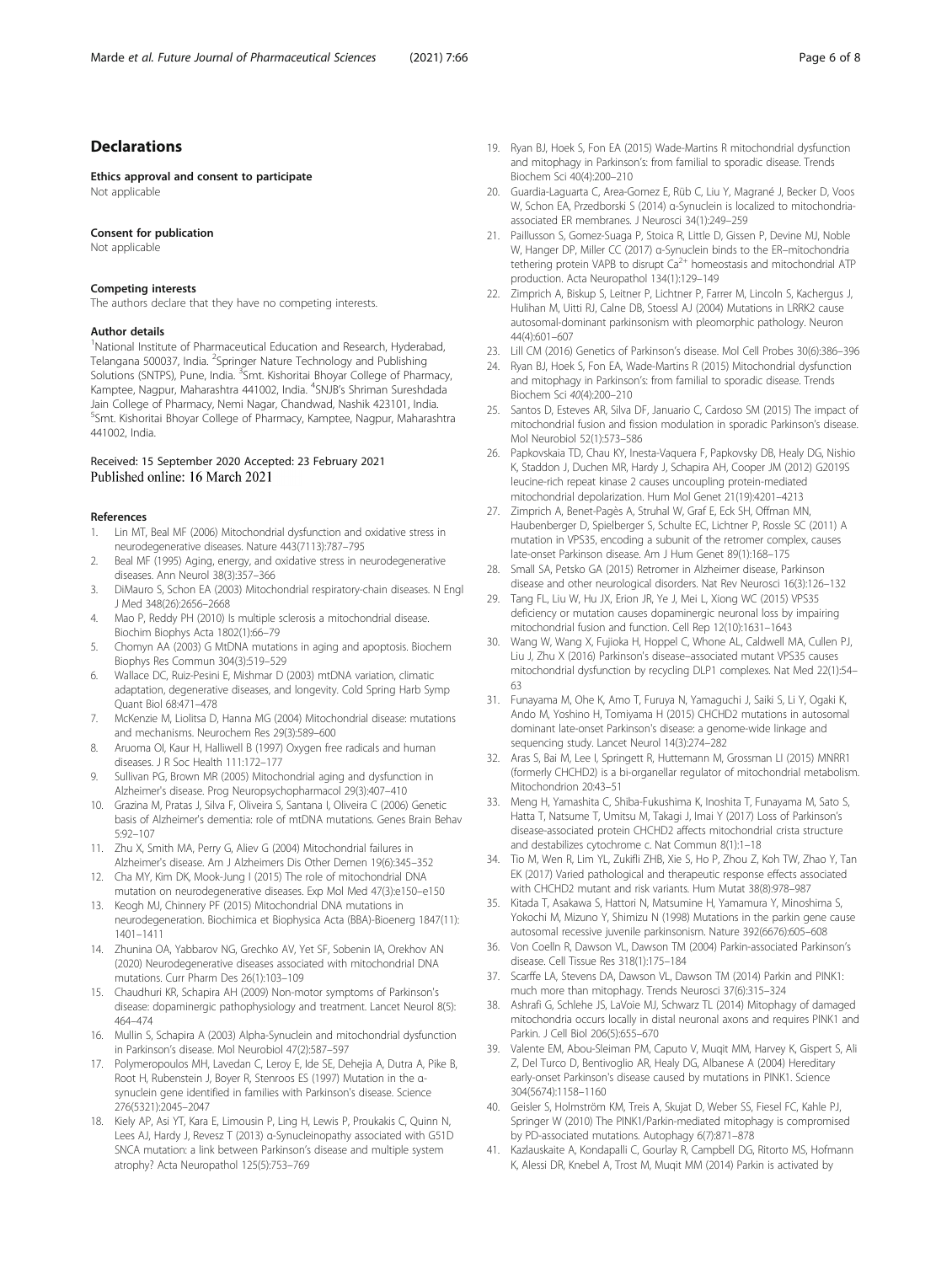<span id="page-6-0"></span>PINK1-dependent phosphorylation of ubiquitin at Ser65. Biochem J 460(1): 127–141

- 42. Koyano F, Okatsu K, Kosako H, Tamura Y, Go E, Kimura M, Kimura Y, Tsuchiya H, Yoshihara H, Hirokawa T, Endo T (2014) Ubiquitin is phosphorylated by PINK1 to activate parkin. Nature 510(7503):162–166
- 43. Kane LA, Lazarou M, Fogel AI, Li Y, Yamano K, Sarraf SA, Banerjee S, Youle RJ (2014) PINK1 phosphorylates ubiquitin to activate Parkin E3 ubiquitin ligase activity. J Cell Biol 205(2):143–153
- 44. Park JS, Blair NF, Sue CM (2015) The role of ATP13A2 in Parkinson's disease: clinical phenotypes and molecular mechanisms. Mo Disord 30(6):770–779
- 45. Grünewald A, Arns B, Seibler P, Rakovic A, Münchau A, Ramirez A, Sue CM, Klein C (2012) ATP13A2 mutations impair mitochondrial function in fibroblasts from patients with Kufor-Rakeb syndrome. Neurobiol Aging 33(8): 1843–18e1
- 46. Ramonet D, Podhajska A, Stafa K, Sonnay S, Trancikova A, Tsika E, Pletnikova O, Troncoso JC, Glauser L, Moore DJ (2012) PARK9-associated ATP13A2 localizes to intracellular acidic vesicles and regulates cation homeostasis and neuronal integrity. Hum Mol Genet 21(8):1725–1743
- 47. Park JS, Koentjoro B, Davis RL, Sue CM (2016) Loss of ATP13A2 impairs glycolytic function in Kufor-Rakeb syndrome patientderived cell models. Parkinsonism Relat Disord 27:67–73
- 48. Tsunemi T, Krainc D (2014)  $Zn^{2+}$  dyshomeostasis caused by loss of ATP13A2/PARK9 leads to lysosomal dysfunction and alphasynuclein accumulation. Hum Mol Genet 23(11):2791–2801
- 49. Swomley AM, Förster S, Keeney JT, Triplett J, Zhang Z, Sultana R, Butterfield DA (2014) Abeta, oxidative stress in Alzheimer disease: evidence based on proteomics studies. Biochim Biophys Acta Mol Basis Dis 1842(8):1248–1257
- 50. Markesbery WR (1999) The role of oxidative stress in Alzheimer disease. Arch Neurol 56(12):1449–1452
- 51. Wallon D, Rousseau S, Rovelet-Lecrux A, Quillard-Muraine M, Guyant-Maréchal L, Martinaud O, Pariente J, Puel M, Rollin-Sillaire A, Pasquier F, Le Ber I (2012) The French series of autosomal dominant early onset Alzheimer's disease cases: mutation spectrum and cerebrospinal fluid biomarkers. J Alzheimers Dis 30(4):847–856
- 52. Annaert W, De Strooper B (2002) A cell biological perspective on Alzheimer's disease. Annu Rev Cell Dev Biol 18(1):25–51
- 53. McGowan E, Pickford F, Kim J, Onstead L, Eriksen J, Yu C, Skipper L, Murphy MP, Beard J, Das P, Jansen K (2005) Aβ42 is essential for parenchymal and vascular amyloid deposition in mice. Neuron 47(2):191–199
- 54. Okochi M, Steiner H, Fukumori A, Tanii H, Tomita T, Tanaka T, Iwatsubo T, Kudo T, Takeda M, Haass C (2002) Presenilins mediate a dual intramembranous γ-secretase cleavage of Notch-1. EMBO J 21(20):5408– 5416
- 55. Price JL, Morris JC (1999) Tangles and plaques in nondemented aging and "preclinical" Alzheimer's disease. Ann Neurol 45:358–368
- 56. Chang SW, Zhang D, Chung HD, Zassenhaus HP (2000) The frequency of point mutations in mitochondrial DNA is elevated in the Alzheimer's brain. Biochem Biophys Res Commun 273(1):203–208
- 57. Kadenbach B, Münscher C, Frank V, Müller-Höcker J, Napiwotzki J (1995) Human aging is associated with stochastic somatic mutations of mitochondrial DNA. Mutat Res 338(1-6):161–172
- Parker WD, Parks JK (1995) Cytochrome c oxidase in Alzheimer's disease brain: purification and characterization. Neurology 45(3):482–486
- 59. Wei YH, Lu CY, Lee HC, Pang CY, Ma YS (1998) Oxidative damage and mutation to mitochondrial DNA and age-dependent decline of mitochondrial respiratory function a. Ann N Y Acad Sci 854(1):155–170
- 60. Davis RE, Miller S, Herrnstadt C, Ghosh SS, Fahy E, Shinobu LA, Galasko D, Thal LJ, Beal MF, Howell N, Parker WD (1997) Mutations in mitochondrial cytochrome c oxidase genes segregate with late-onset Alzheimer disease. Proc Natl Acad Sci 94(9):4526–4531
- 61. Noller HF (1991) Ribosomal RNA and translation. Annu Rev Biochem 60(1): 191–227
- 62. Davignon J, Bouthillier D, Nestruck AC, Sing CF (1988) Apolipoprotein E polymorphism and atherosclerosis: insight from a study in octogenarians. Trans Am Climatol Clin Assoc 99:100
- 63. Saunders AM, Strittmatter WJ, Schmechel D, George-Hyslop PS, Pericak-Vance MA, Joo SH, Rosi BL, Gusella JF, Crapper-MacLachlan DR, Alberts MJ, Hulette C (1993) Association of apolipoprotein E allele ∈4 with lateonset familial and sporadic Alzheimer's disease. Neurology 43(8):1467
- 64. Mori T, Paris D, Town T, Rojiani AM, Sparks DL, Delledonne A, Crawford F, Abdullah LI, Humphrey JA, Dickson DW, Mullan MJ (2001) Cholesterol accumulates in senile plaques of Alzheimer disease patients and in transgenic APPsw mice. J Neuropathol Exp Neurol 60(8):778–785
- 65. Vance JE, Hayashi H, Karten B (2005) Cholesterol homeostasis in neurons and glial cells. Semin Cell Dev Biol 16(2):193–212
- 66. MacDonald ME, Ambrose CM, Duyao MP, Myers RH, Lin C, Srinidhi L, Barnes G, Taylor SA, James M, Groot N, MacFarlane H (1993) A novel gene containing a trinucleotide repeat that is expanded and unstable on Huntington's disease chromosomes. Cell 72(6):971–983
- 67. Zhang Q, Lei YH, Zhou JP, Hou YY, Wan Z, Wang HL, Meng H (2019) Role of PGC-1α in mitochondrial quality control in neurodegenerative diseases. Neurochem Res 44(9):2031–443.
- 68. Roos RA, Bots GT (1983) Nuclear membrane indentations in Huntington's chorea. J Neurol Sci 61(1):37–47
- 69. Arribat Y, Bonneaud N, Talmat-Amar Y, Layalle S, Parmentier ML, Maschat F (2013) A huntingtin peptide inhibits polyQ-huntingtin associated defects. PLoS One 8(7):68775
- 70. Vonsattel JP, Myers RH, Stevens TJ, Ferrante RJ, Bird ED, Richardson EP (1985) Neuropathological classification of Huntington's disease. J Neuropathol Exp Neurol 44(6):559–577
- 71. Orr HT, Zoghbi HY (2007) Trinucleotide repeat disorders. Annu Rev Neurosci 30:575–621
- 72. Kegel KB, Meloni AR, Yi Y, Kim YJ, Doyle E, Cuiffo BG, Sapp E, Wang Y, Qin ZH, Chen JD, Nevins JR (2002) Huntingtin is present in the nucleus, interacts with the transcriptional corepressor C-terminal binding protein, and represses transcription. J Biol Chem 277(9):7466–7476
- 73. Tong Y, Ha TJ, Liu L, Nishimoto A, Reiner A, Goldowitz D (2011) Spatial and temporal requirements for huntingtin (Htt) in neuronal migration and survival during brain development. J Neurosci Res 31(41):14794–14799
- 74. DiFiglia M, Sapp E, Chase K, Schwarz C, Meloni A, Young C, Martin E, Vonsattel JP, Carraway R, Reeves SA, Boyce FM (1995) Huntingtin is a cytoplasmic protein associated with vesicles in human and rat brain neurons. Neuron 14(5):1075–1081
- 75. Reddy PH (2009) Amyloid beta, mitochondrial structural and functional dynamics in Alzheimer's disease. Exp Neurol 218(2):286–292
- 76. Dhingra R, Kirshenbaum LA (2014) Regulation of mitochondrial dynamics and cell fate. Circulation 78(4):803–810
- 77. Reddy PH (2007) Mitochondrial dysfunction in aging and Alzheimer's disease: strategies to protect neurons. Antioxid Redox Signal 9(10): 1647–1658
- 78. Shirendeb U, Reddy AP, Manczak M, Calkins MJ, Mao P, Tagle DA, Hemachandra Reddy P (2011) Abnormal mitochondrial dynamics, mitochondrial loss and mutant huntingtin oligomers in Huntington's disease: implications for selective neuronal damage. Hum Mol Genet 20(7): 1438–1455
- 79. Wilson RB, Roof DM (1997) Respiratory deficiency due to loss of mitochondrial DNA in yeast lacking the frataxin homologue. Nat Genet 16(4):352–357
- 80. Geoffroy G, Barbeau A, Breton G, Lemieux B, Aube M, Leger C, Bouchard JP (1976) Clinical description and roentgenologic evaluation of patients with Friedreich's ataxia. Can J Neurol Sci 3(4):279–286
- 81. Kark RP, Blass JP, Engel WK (1974) Pyruvate oxidation in neuromuscular diseases: evidence of a genetic defect in two families with the clinical syndrome of Friedreich's ataxia. Neurology 24(10):964
- 82. Blass JP, Kark RP, Menon NK, Harris SE (1976) Low activities of the pyruvate and oxoglutarate dehydrogenase complexes in five patients with Friedreich's ataxia. N Engl J Med 295(2):62–67
- 83. Barbeau A (1984) The Quebec cooperative study of Friedreich's ataxia: 1974- 1984—10 years of research. Can J Neurol Sci 11(S4):646–660
- 84. Shan Y, Napoli E, Cortopassi G (2007) Mitochondrial frataxin interacts with ISD11 of the NFS1/ISCU complex and multiple mitochondrial chaperones. Hum Mol Genet 16(8):929–941
- 85. Campuzano V, Montermini L, Molto MD, Pianese L, Cossée M, Cavalcanti F, Monros E, Rodius F, Duclos F, Monticelli A, Zara F (1996) Friedreich's ataxia: autosomal recessive disease caused by an intronic GAA triplet repeat expansion. Science 271(5254):1423–1427
- 86. Rötig A, de Lonlay P, Chretien D, Foury F, Koenig M, Sidi D, Munnich A, Rustin P (1997) Aconitase and mitochondrial iron–Sulphur protein deficiency in Friedreich ataxia. Nat Genet 17(2):215–217